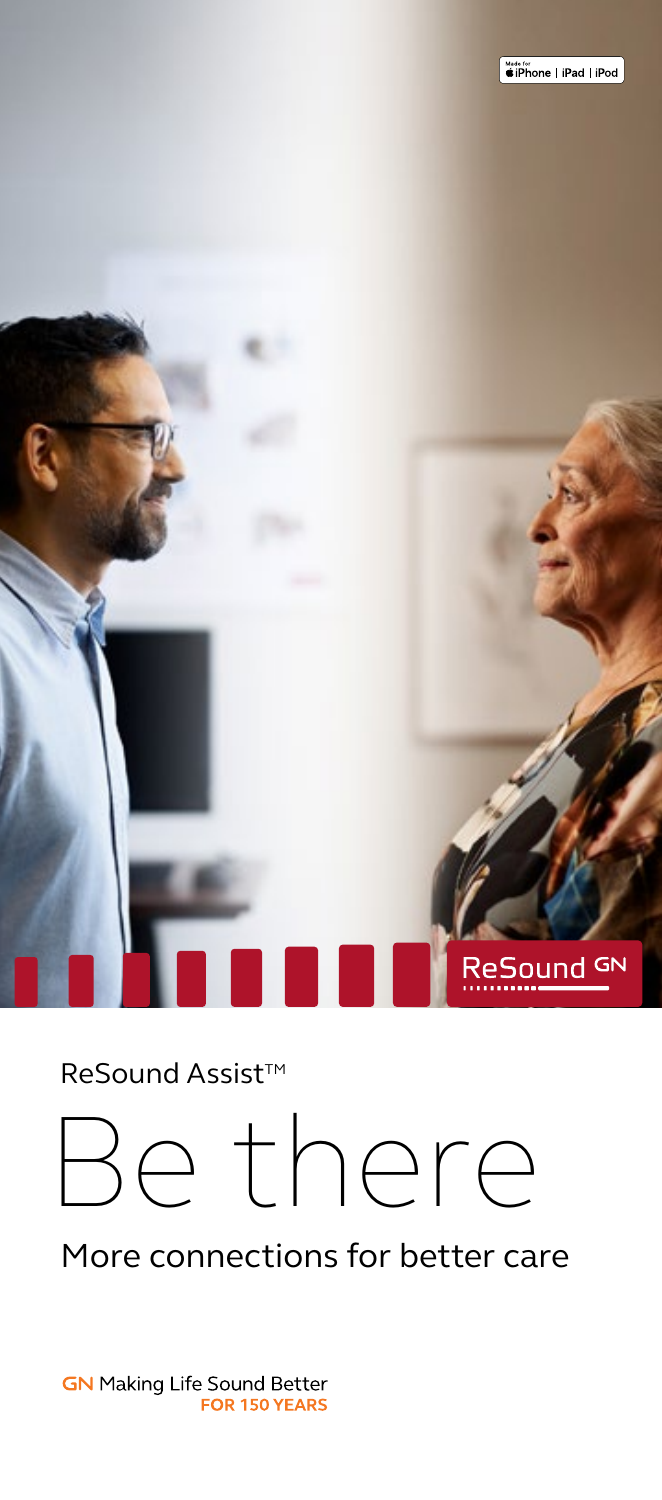# More ways to connect

Accessed through the ReSound Smart 3D™ app, ReSound Assist gives you two convenient ways to connect with your hearing care professional:

- Remote fine-tuning requests
- Live assistance video appointments

After your first fit at the hearing clinic, you'll enjoy continuous support and all the guidance you need in the most convenient and comfortable way for you and your hearing care professional. It's all designed to help you get the most out of your ReSound hearing aids.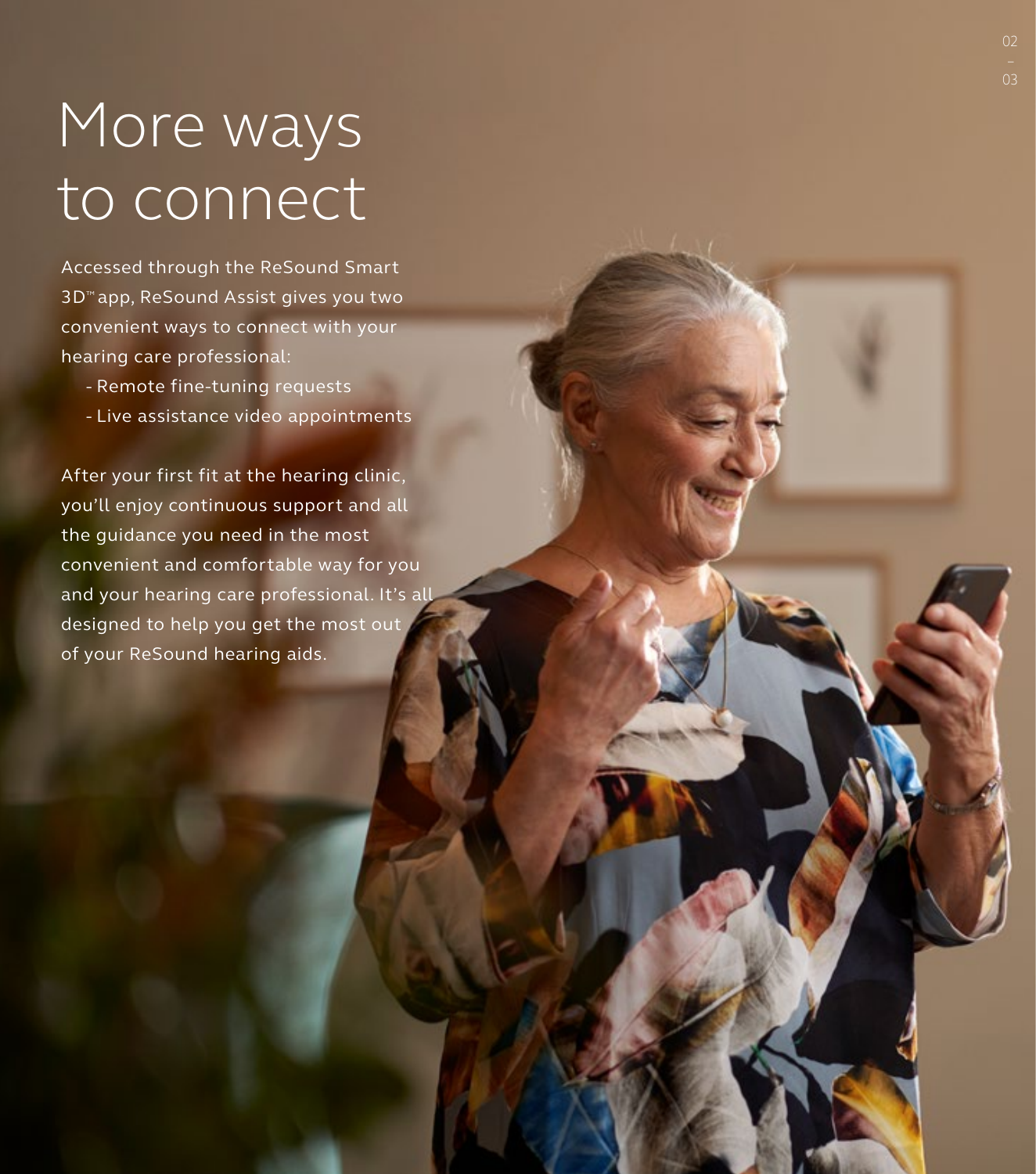ReSound Assist

# Remote fine-tuning

ReSound Assist gives you a quick and easy way to send requests for fine-tuning and adjustments from the ReSound Smart 3D app – and receive and download updated settings from your hearing care professional.

You can use it if a setting that felt great at the clinic, isn't quite right in the real world. Or if you find it difficult to describe a hearing experience from everyday life at the clinic.

With ReSound Assist remote fine-tuning, your hearing care professional gets all the information they need to perfectly adjust your hearing aid settings.

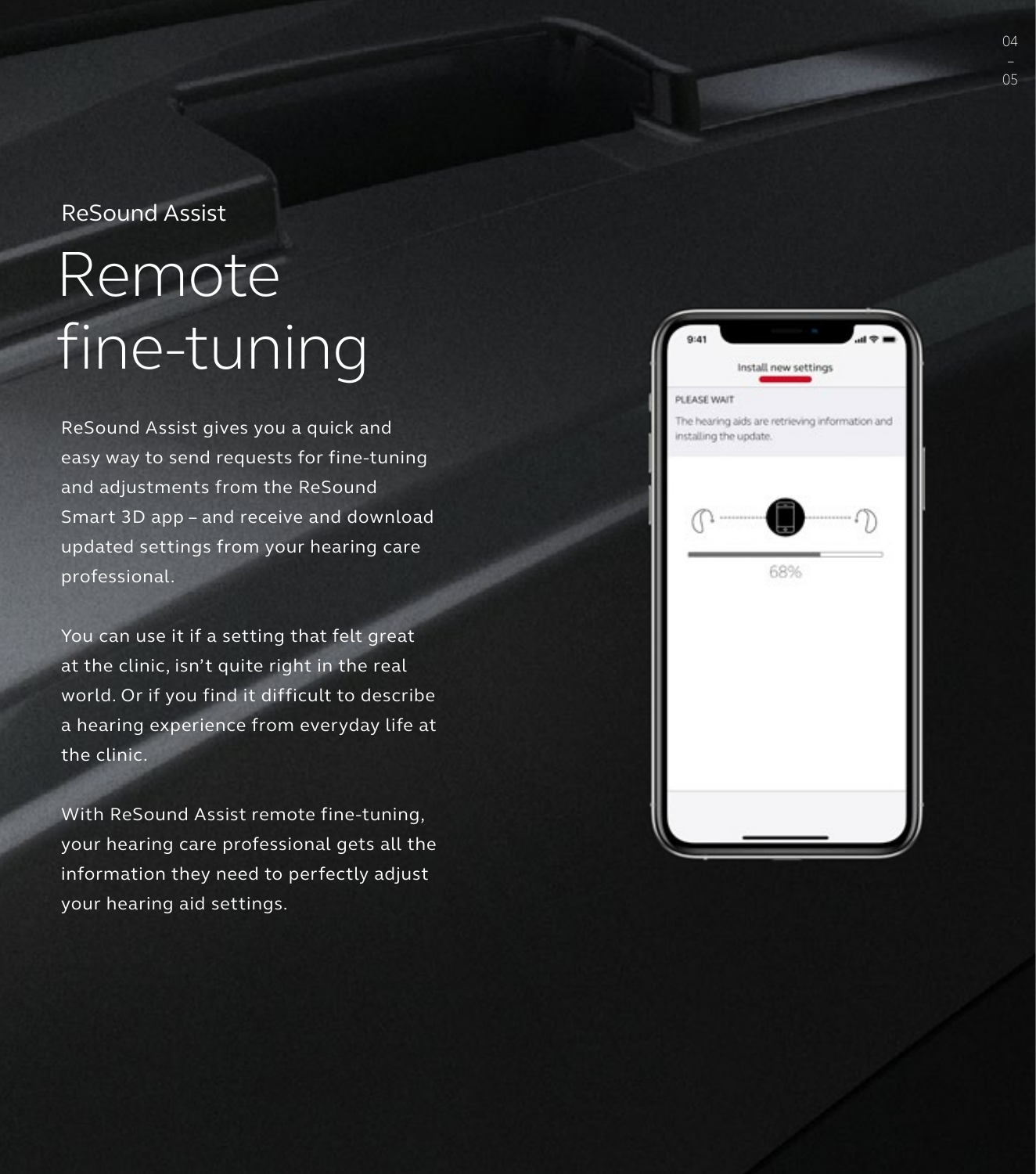# How it works ReSound Assist



## ReSound Assist

### **REMOTE FINE-TUNING**

You can initiate a request for fine-tuning by contacting your hearing care professional or through the simple questionnaire in your ReSound Smart 3D app.

- 1. To request through the app, submit your questionnaire with an optional message.
- 2. Your hearing care professional receives your request, along with an automatic record of your hearing aid settings.
- 3. Your hearing care professional sends precise fine-tuning adjustments and/or messages straight to your app.
- 4. You place your hearing aids close to your smartphone, tap install – and enjoy the improvements.
- 5. Send a rating of your new settings to your hearing care professional.

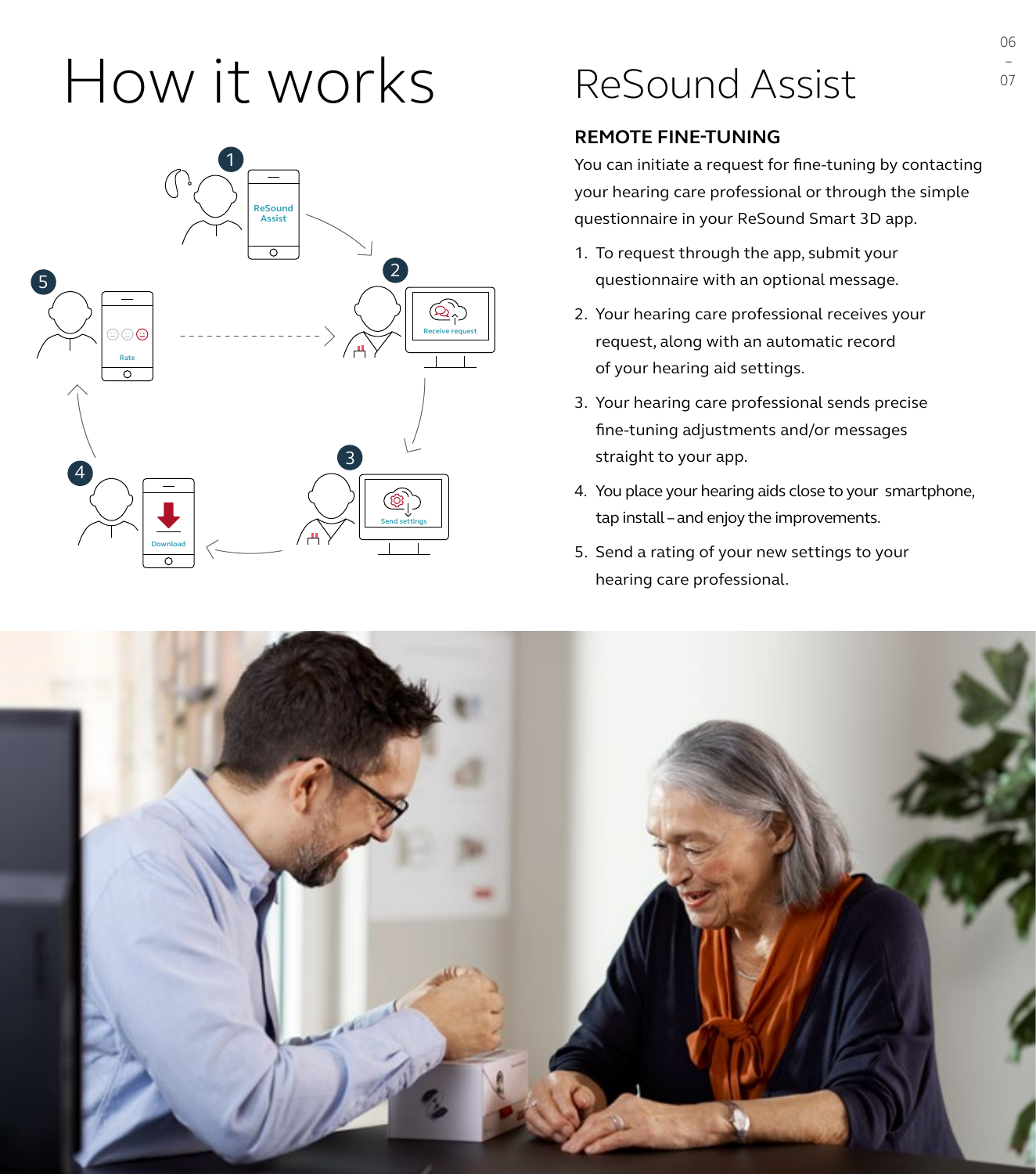## Resound Assist

# Live assistance

Now you can also meet with your hearing care professional via video chat. ReSound Assist Live Assistance lets you supplement clinic visits with convenient, real-time video appointments. That means you can enjoy personalized, flexible care from the comfort of your own home. It's as easy as answering a video call on your phone.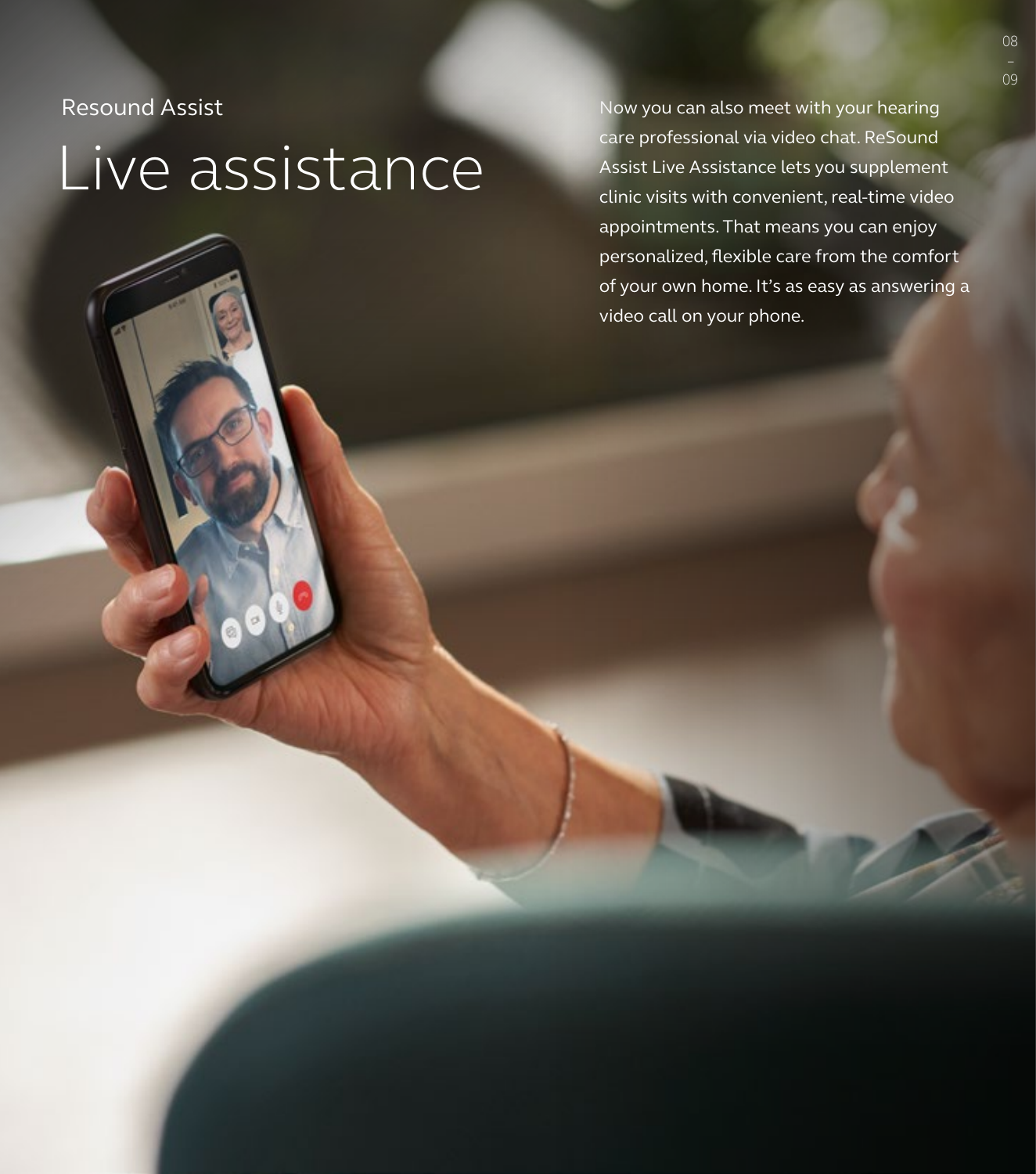## ReSound Assist

### **LIVE ASSISTANCE**

- 1. Book a video appointment with your hearing care professional. At the appointment time, your hearing care professional will initiate the call.
- 2. Answer the video call received through the ReSound Smart 3D app.
- 3. Your hearing care professional connects to your hearing aids and provides you with live adjustments, if needed.
- 4. You evaluate the new settings with your hearing care professional during the appointment as well as afterwards through the Rate My Sound feature in the ReSound Smart 3D app.



3